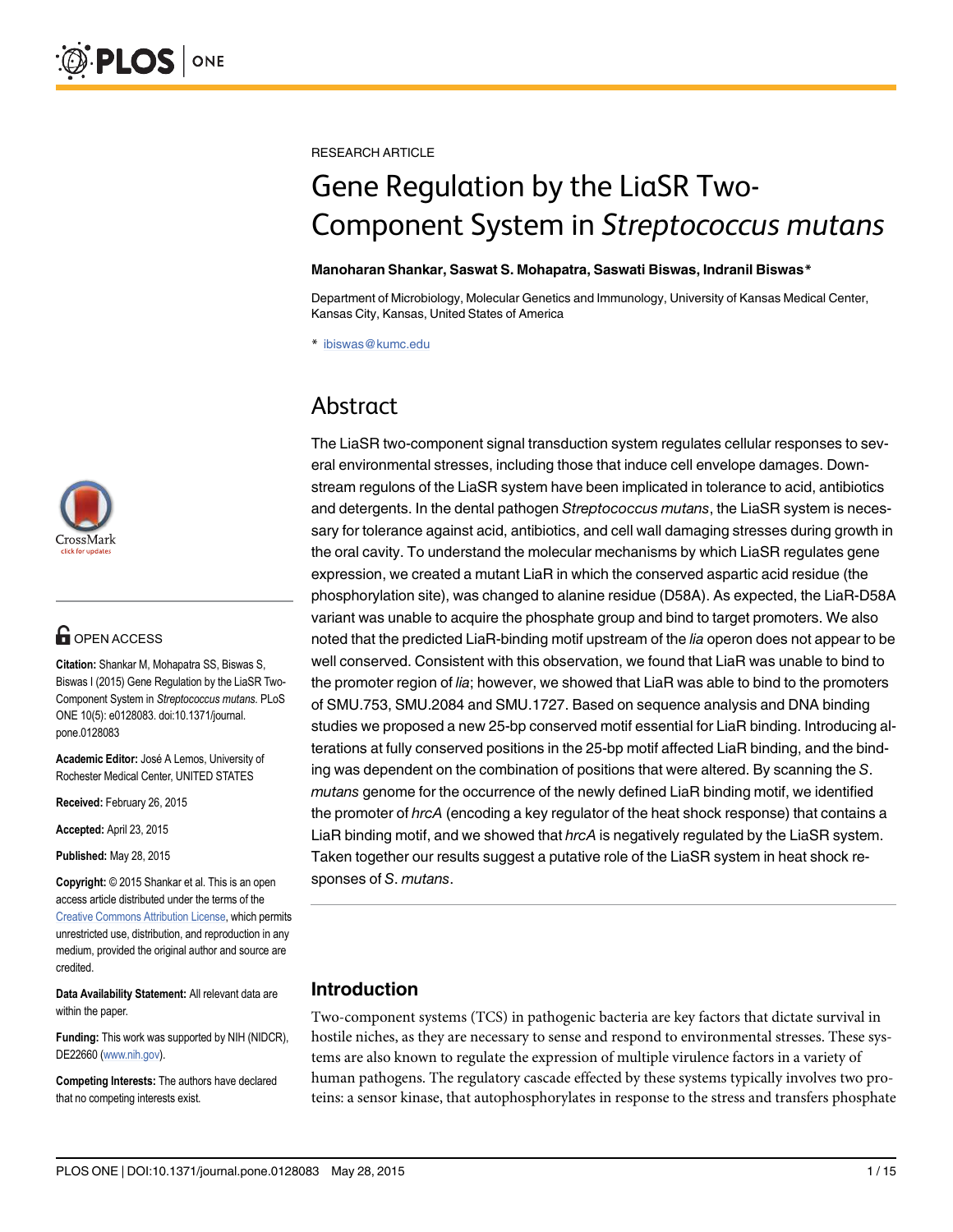to a response regulator, which then dimerizes and binds to specific sequences in the promoter of its target genes and modulates their expression. Although autophosphorylation by the sensor kinase and phosphotransfer to the cognate response regulator are considered key steps in the regulatory cascade, response regulators are also known to acquire the phosphate group from other non-cognate sensor kinases and from cellular small molecular phosphodonors such as acetyl phosphate [1]. TCS in pathogens regulate chemotaxis; biofilm formation; resistance to environmental stresses (pH, temperature, salinity, osmolarity, antibiotics, and others); biotic stresses (host antimicrobials and other competing microbes) and therefore are critical for persistence in the niche [2]. Thus, drugs targeting these systems are becoming attractive options in the efforts to curb virulence and persistence  $[3, 4]$ .

The LiaSR constitute a TCS that is widely found in Gram-positive bacteria with low G+C content and is known to regulate multiple targets that determine virulence, stress tolerance and persistence in these bacteria [5–10]. The LiaSR system has been most studied in Bacillus subtilis where it is encoded as a part of the *liaIHGFSR* operon. Deletion of several genes in this operon led to increased sensitivity to cell wall targeting antibiotics  $[9-12]$ . Of these, *liaF* has been consistently found upstream of *liaSR* suggesting that it might play a role in functioning of the LiaSR pathway. Subsequently, deletion of liaF was shown to deregulate expression from the liaIHGFSR promoter suggesting that LiaF could negatively autoregulate the operon [9, 11]. A striking characteristic of the LiaSR system is that its expression is induced upon exposure to antibiotics that target the cell envelope by interfering with the lipid II cycle of cell wall biogenesis (bacitracin, vancomycin, and others) [5, 6, 10, 13]. Orthologs of the liaSR genes have been found in several pathogenic bacteria and shown to be involved in sensing cell-wall, antibiotic, acid, and detergent stresses. Staphylococcus aureus for example, harbors the VraSR system and mutations in this TCS have been shown to be involved in increasing resistance to antibiotics [14–16]. Orthologs have also been detected and characterized in the food borne pathogens Listeria monocytogenes; Enterococcus sp., where multi-drug resistance is evolving rapidly; and in streptococci, where the role of LiaSR has been implicated in acid, detergent and antibiotic stress response [6, 13, 17, 18].

In S. mutans UA159, LiaS and LiaR are expressed from a three-gene operon (liaFSR: SMU.485, SMU.486 and SMU.487) along with the LiaF. LiaF functions as an inhibitor of liaFSR expression both in S. mutans [5] and in B. subtilis [9], where it is believed to affect the functioning of LiaS [19]. Reverse transcriptase PCR and Northern blotting have indicated earlier that the liaFSR operon is transcriptionally fused to downstream genes SMU.488 and SMU.489 and produces a pentacistronic transcript [5]. Earlier work from our lab suggests that inactivation of liaS provided the mutant strain with a growth advantage in the presence of antibiotics and inhibitors of DNA replication as compared to the wild type [20]. LiaS has also been shown to negatively regulate the expression of a glucan binding protein  $(gbpC)$ , which is critical for adhesion to surfaces; and to positively regulate production of mutacin IV [21]. Inactivation of  $li aR$ however, did not affect the expression of any of the virulence factors, suggesting that either LiaS could involve in cross-talk with other TCS or that LiaS inactivates LiaR function [21]. Global expression profiling of a *liaR* deletion strain of *S.mutans* UA159 under biofilm formation conditions has revealed a host of 174 genes possibly regulated by LiaR either directly or indirectly [22]. Only a few regulons have been predicted to be directly regulated by LiaR including SMU.485 (LiaF), SMU.753 (a PspC domain containing protein), SMU.1727 (Oxa2 class transcriptional regulator) and SMU.2084 (SpxB regulatory protein involved in cell wall homeostasis) [5, 6].

Since most of the fundamental functional aspects of the LiaSR TCS in S. mutans were extrapolated from homologs in other bacteria, we revisited the function of this TCS by attempting to clarify the existing ambiguities. Though several regulons of LiaR have been predicted and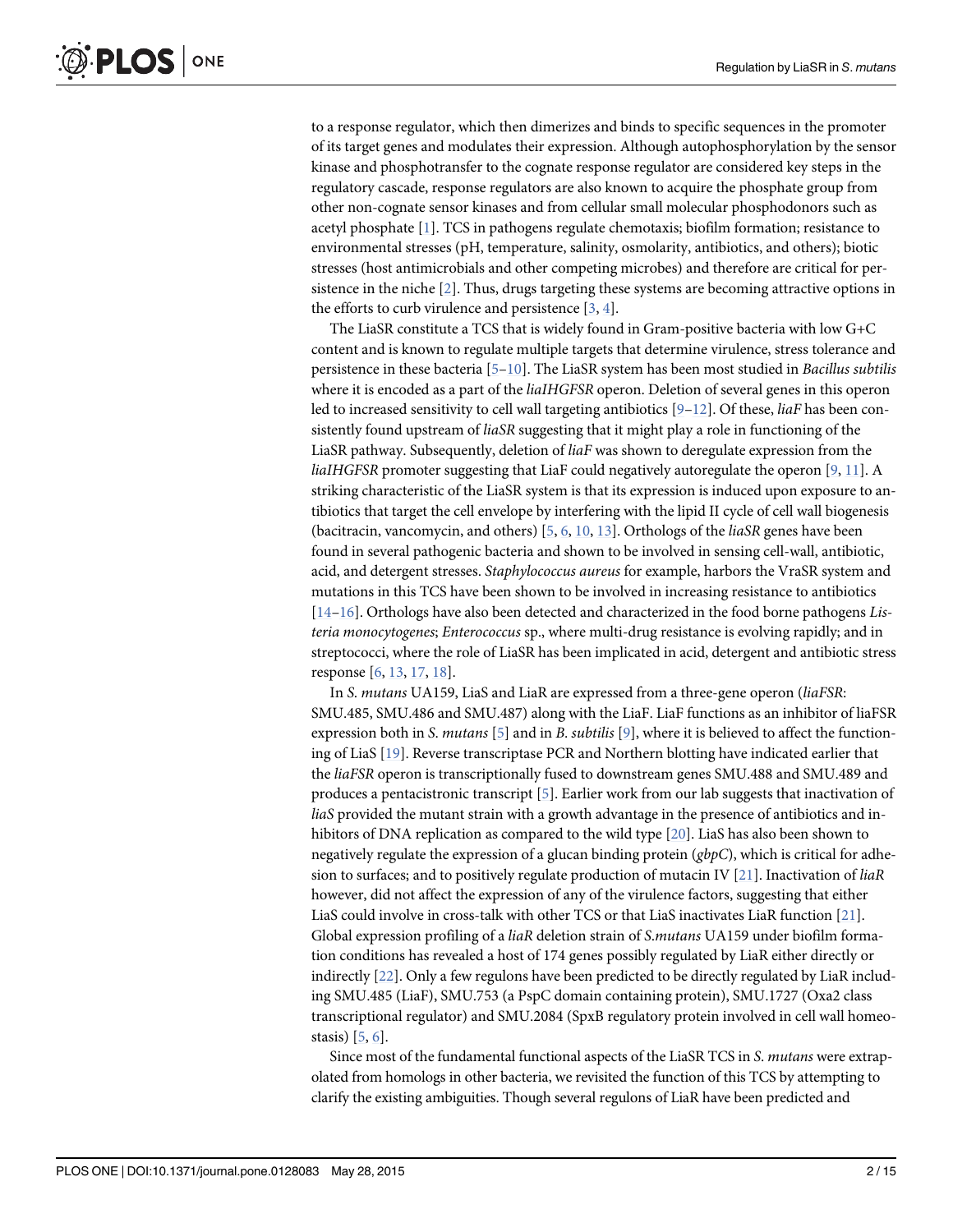identified in S. mutans, it is still unclear whether these regulons are directly under the control of the LiaR or are indirectly regulated by one of the transcriptional regulators under the control of the LiaSR TCS  $[5, 22]$ . This complicates the identification of a consensus LiaR binding motif. LiaR binding sites have been predicted in L. Lactis (CesR) and S. pneumoniae by independent groups largely based on the presumption that LiaR binds to the *liaFSR* promoter ( $P_{SMU,485}$ ) and regulates the expression levels of its own operon ( $liafSR$ ) [5, 6]. These predicted sites, when compared to the LiaR-binding site in  $P_{SMU.485}$  differs by a few key residues that were fully conserved in other promoters. In this study, by segregating the direct regulons of LiaSR in S. mutans we have newly generated a LiaR-binding consensus and redefined regulation by this TCS.

#### Material and Methods

#### Bacterial strains and growth conditions

S. mutans strains were grown in Todd-Hewitt medium (BBL, BD) supplemented with 0.2% yeast extract (THY). THY broth was supplemented with 300μg/ml kanamycin (Km) or 5μg/ml erythromycin when necessary. E. coli strains were routinely grown in Luria-Bertani medium supplemented with 50μg/ml Km, 100μg/ml Ampicillin (Ap) or 300μg/ml Em as required.

#### Construction of a liaR clean deletion mutant

To construct IBSA13 (ΔliaR) strain, we first amplified the entire liaFSR region (~3.2kb) with primers SMU484L486F2 and BamSMU487R2 (for all primers, see Table 1) and the resultant fragment was cloned into pGemTEZ vector (Promega, USA) to create pIBA3. Plasmid pIBA3 was restricted with NheI and BbsI and a loxP-Km cassette ([23]) was inserted after blunting to

| <b>Primer Name</b> | Sequence (5'-3')                         | <b>Target / Purpose</b>                 |
|--------------------|------------------------------------------|-----------------------------------------|
| EcoRSMU487F1       | GCGGAATTCATGCTGATGAGTAAAACAAAAGTTATACTGG | liaR expression                         |
| BamSMU487R2        | CGCGGATCCAACTCTGTTGGTTTTGAAACAACAGC      | liaR expression                         |
| LiaRD58AF          | GACGTTGTTGTCATGGCCTTGGTTATGCCAGAA        | D58E mutant creation                    |
| LiaRD58AR          | TTCTGGCATAACCAAGGCCATGACAACAACGTC        | D58E mutant creation                    |
| SMU486ECOEXF1      | GCGGAATTCCTCAACCAAAATTTAAAACGCATTCTGC    | liaS expression                         |
| SMU486HINDEXR1     | CGCGAAGCTTTTACTCATCAGCATCCCCTTTCATTATTGG | liaS expression                         |
| 4QPsmu.485F        | CATGTCAATTCAAGTTATGTTTATG                | $P_{SMU.485}$ amplification             |
| 4QPsmu.485R        | AGCTTAGTTATCATACATCAATCTTAT              | P <sub>SMU.485</sub> amplification      |
| 4QPsmu.753F        | ATTACCAATGTGAATCGTGTGG                   | $P_{SMU.753}$ amplification             |
| 4QPsmu.753R        | ACAAACAACTCTCCCTTTTTTA                   | $P_{SMU,753}$ amplification             |
| 4QPsmu.1727F       | GTTTATTCAAGAAATTCGCAAAG                  | P <sub>SMU.1727</sub> amplification     |
| 4QPsmu.1727R       | GATAATCTTCCTTTGATTTTAATAAT               | $P_{SMU.1727}$ amplification            |
| 4QPsmu.2084F       | TTAATTGAGGAAGATAATACTGAAG                | P <sub>SMU.2084</sub> amplification     |
| 4QPsmu.2084R       | GTTTAAATCTCTCTTTCCTTACAG                 | P <sub>SMU.2084</sub> amplification     |
| 4QLiaIntF          | CTTGTTTGAAGAGATAACTTTTTTG                | Alt. P <sub>SMU.485</sub> amplification |
| 4QLiaIntR          | CATAAGGCTTCCTTCAGTTCTAC                  | Alt. $P_{SMU.485}$ amplification        |
| 4QPhrcAF           | ACAGCAATAAAACTAAGTCTTAAGTC               | $PhrcA$ amplification                   |
| 4QPhrcAR           | CCTAAGTCCACCTCCCATC                      | $PhrcA$ amplification                   |
| 4QRThrcAF          | GTGGAGCCTAAAAAGCAACGTT                   | hrcA (qPCR)                             |
| 4QRThrcAR          | GAATGGCAAATTGCACCGTTA                    | hrcA (qPCR)                             |
| 4QRTrpoBF          | AGCCATCTCACCCTTTTCCAT                    | rpoB (qPCR)                             |
| 4QRTrpoBR          | CCGTCGTTCTAACTCTGGAACTG                  | rpoB (qPCR)                             |

Table 1. List of oligonucleotides used in this study.

doi:10.1371/journal.pone.0128083.t001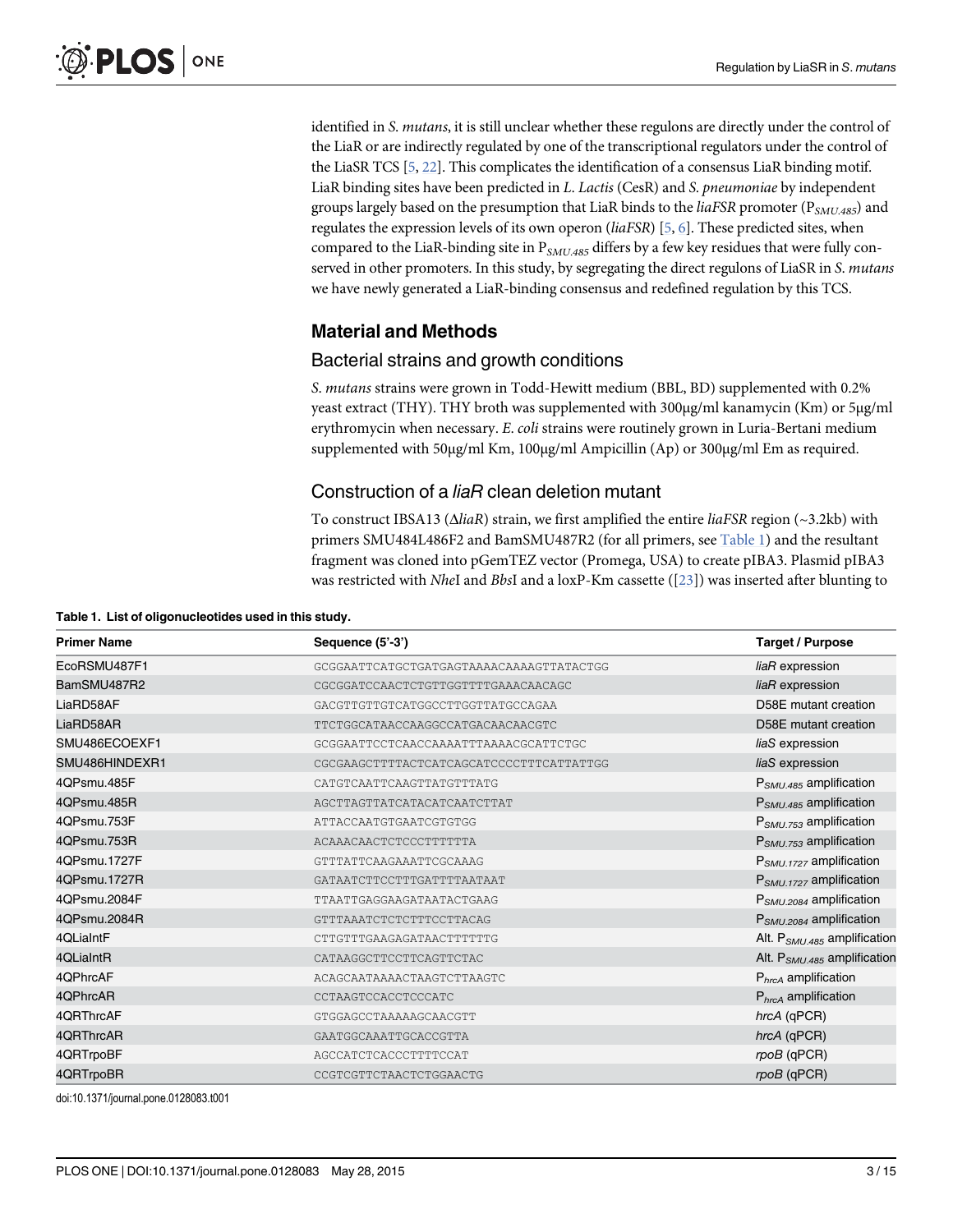generate pIBA9.2. S. muatns UA159 was transformed with pIBA9.2 after linearizing with NotI and Km resistant transformants were selected and verified for the insertion of the Km cassette by PCR. Subsequently, the Km cassette was excised out with the help of pCrePA as described before  $[23]$ . The resultant clean *liaR* deletion strain was verified by PCR followed by sequencing the entire lia operon.

# LiaR protein expression and purification

The LiaR encoding ORF was amplified from the S. mutans UA159 chromosome by PCR using primers EcoRSMU487F1 and BamSMU487R2, digested with BamHI and EcoRI and ligated to the tetracycline-inducible protein expression vector pASK-IBA43+ (IBA, Germany) digested with the same enzymes to generate pIBE11. E. *coli* BL21 cells containing the resulting construct pIBE11 were used to express the recombinant protein fused to an N-terminal histidine tag. Protein expression was induced in cultures at an  $OD_{600}$  of  $~0.6$  using anhydrotetracycline (0.2μg/ml) for 4hrs at 30°C. The recombinant protein was purified by affinity chromatography using nickel-NTA resin following standard protocol. Plasmid pIBE11 was used as template in a long-range PCR reaction with mutagenic primers (LiaRD58AF and LiaRD58AR) to amplify the entire plasmid. These primers introduced a  $C \rightarrow A$  mutation at position 173 in the *liaR* ORF, thereby causing a D58A replacement in the protein sequence. After sequencing both strands to verify the mutation, this construct, pIBE29, was used for the recombinant expression of LiaR-D58A protein. A fragment containing liaS was amplified from S. mutans UA159 chromosome using primers SMU486ECOEXF1 and SMU486HINDEXR1, and was digested with HindIII and EcoRI and ligated to the IPTG-inducible protein expression vector pMalC4 (NEB, USA) to yield pIBA13. The recombinant protein, fused to a maltose binding protein (MBP) tag was purified by affinity chromatography on amylose resin.

#### Phosphorylation and phosphotransfer assays

They were carried out as described earlier  $[24]$  with some modifications. To demonstrate autophosphorylation, purified LiaS at a final concentration of  $\sim$ 1 $\mu$ M was incubated in phosphorylation buffer 1 containing 20mM Tris-Cl, 50mM KCl, 10mM MnCl<sub>2</sub>, and 1mM DTT in the presence of 10μCi  $\gamma^{32}$ P-dATP for varying times. Phosphotransfer from LiaS to LiaR was demonstrated by incubating a mixture of 1μM-phosphorylated LiaS and 2μM LiaR in phosphorylation buffer 1 for varying times. The reaction products were resolved on SDS-PAGE (10%) gels, which were dried, exposed to phosphor screens and imaged on a Typhoon FLA 9500 biomolecular imager. To assess LiaR phosphorylation by small phosphodonors, ~5μg of purified His-LiaR or His-LiaR-D58A were incubated in phosphorylation buffer 2 containing  $50\mathrm{mM}$  Tris-Cl,  $50\mathrm{mM}$  KCl,  $20\mathrm{mM}$   $\mathrm{MnCl}_2$ ,  $1\mathrm{mM}$  DTT at pH 7.5, with or without  $50\mathrm{mM}$  acetyl phosphate (Ac-Po4) or 20mM phosphoamidate (PA, [25, 26]) for 1 h at 37°C and then resolved by Phos-Tag-SDS PAGE [27].

#### Electrophoretic mobility shift assays (EMSA)

EMSA were carried out as described previously [28] with minor modifications. EMSA reactions were conducted in binding buffer containing 20mM Tris-Cl, 100mM NaCl, 0.01mM DTT, 5% glycerol (vol/vol), 1mM EDTA, 0.01mg/ml BSA, 5mM MgCl2, and 10μg/ml poly (dIdC) at pH 7.5. ~200bp DNA fragments suspected to contain LiaR binding sites were amplified by PCR using specific primers (Table 1), gel purified, end labelled with  $\gamma^{32}$ P-dATP and used in the assay. ~0.5pmol of purified DNA was incubated in binding buffer with 0, 5, 10 and 15pmol of purified His-LiaR or His-LiaR-D58A for 30min. Cold competition assay was performed using non-radiolabelled  $P_{SMU.2084}$  probe as the cold competitor in an EMSA reaction with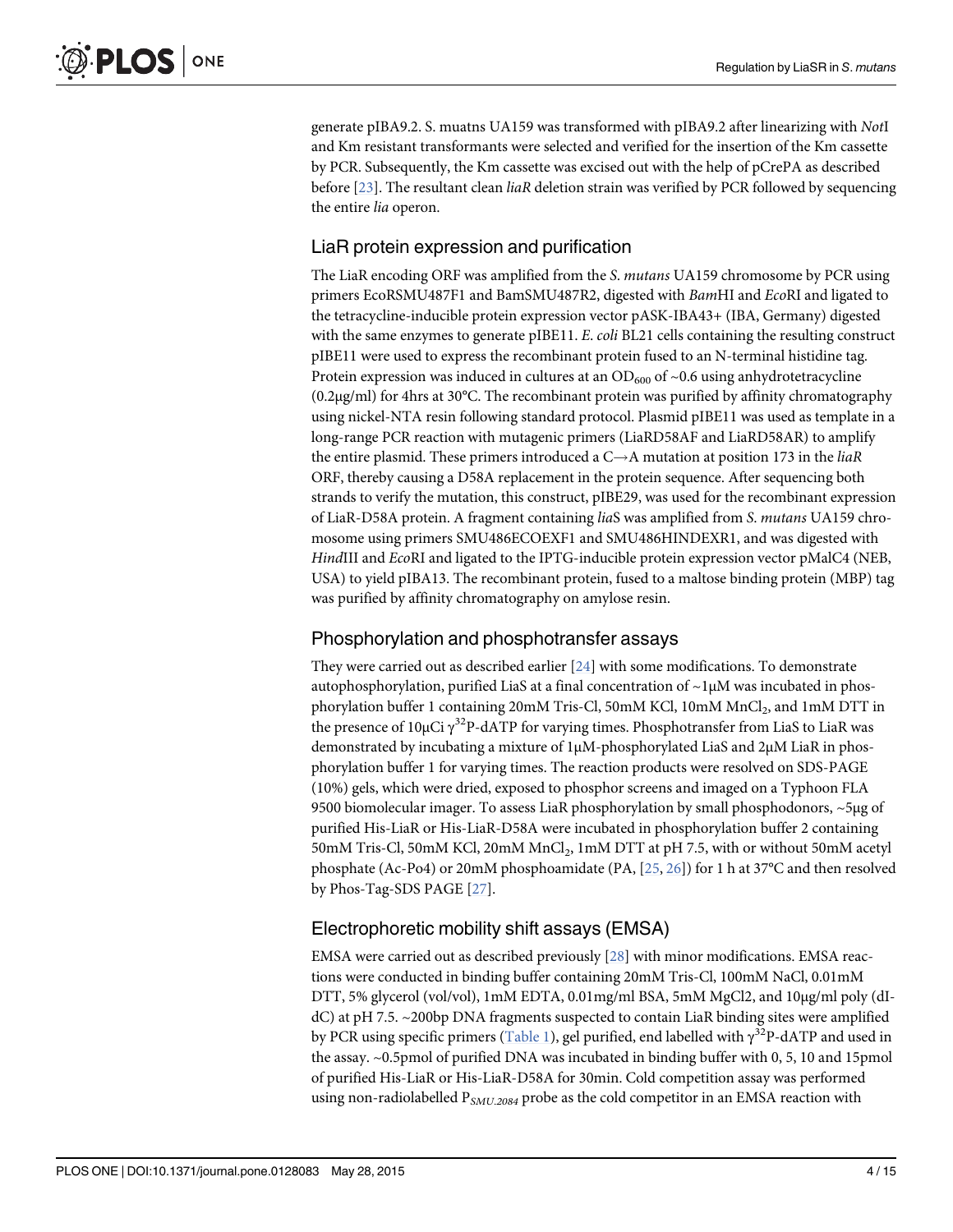radiolabelled  $P_{SMU,2084}$  probe. Oligo pairs of the predicted LiaR binding motif with or without alterations were annealed in annealing buffer containing 10mM Tris-Cl, 50mM NaCl and 1mM EDTA at pH 7.5 by heating equimolar mixtures at 95°C and allowing them to cool down gradually over a period of 45min. Annealed oligos were end labelled with  $\gamma^{32}$ P-dATP and used in the assay.  $\sim$ 1pmol of double stranded annealed oligos was incubated in the presence of 0, 15, 20 and 30pmol of purified His-LiaR in binding buffer for 30min. Binding reaction mixtures with ~200bp DNA fragments and ~25bp annealed primers were resolved on chilled 5.5% and 7.5% (wt/vol) polyacrylamide gels respectively using 0.5x TBE buffer containing 5% (vol/vol) glycerol.

## Prediction of the LiaR binding motif and potential LiaR regulons

Analysis was done using programs in the Multiple EM by Motif Elicitation (MEME) suite (http://meme.nbcr.net/meme) [29]. To identify the LiaR-binding motif, ~200bp regions upstream of known LiaR regulons SMU.753, SMU.2084 and SMU.1727 were submitted to the MEME tool. A maximum of 10 motifs were to be detected in the size range of 20 to 50bp at an occurrence rate of 0 or 1 per sequence. The motif detected in all three submitted sequences with the lowest E-value was chosen as input for a FIMO (Find individual motif occurrences) search of the S. mutans UA159 genome (Genbank: NC\_004350.2). Motif occurrences with a P-value lower than  $1e^{-5}$  were inspected manually to determine their positioning upstream of the regulons in order to qualify as a potential regulon.

#### Biolayer interferometry (BLI)

BLI, a label-free, biosensor-based method, where one of the interacting partners is immobilized on the biosensor (ligand) and the analyte is in solution  $[30]$  was used to measure the binding kinetics of the LiaR-DNA complex in real time. BLI was performed using annealed 25bp test primers that were previously biotinylated on one strand at the 3' end. Annealed primers, prepared in binding buffer, were quantified and loaded on hydrated (10min in binding buffer) streptavidin biosensors for 5 min. A baseline step was included between the loading and association steps to remove any unbound / excess primers from the biosensor tips by exposing the tip to binding buffer for 2min. Association was performed for 5min by exposing the biosensor tip to LiaR solutions of varying concentrations prepared in binding buffer. Dissociation of the DNA-LiaR complex was assessed by exposing the complex bound to the biosensor tip to binding buffer for 5min. Association and dissociation data was collected in real-time and used to compute the maximum LiaR binding ability ( $R_{\text{max}}$ ) and equilibrium LiaR binding ability ( $R_{\text{eq}}$ ) of the oligos to be tested.  $R_{\text{max}}$  and  $R_{\text{eq}}$  values were calculated by the BLITZ Pro software (v1.1).

# Quantitative PCR

Primer pairs producing ~120bp products were designed for hrcA and the endogenous control  $rpoB$  using Primer Express v3.0 (Table 1). The qPCR assays were done as described earlier with some modifications [31]. S. *mutans* UA159 and its isogenic *liaR* deletion mutant IBSA13 were grown in THY broth for 16 h at 37°C. Fresh THY broth was seeded with 1% inoculum from the starter culture and allowed to reach an  $OD_{600}$  of ~0.85 before being harvested for RNA extraction using the Qiagen RNAeasy mini kit. DNA contamination, if any was removed by RNase-free DNase (Qiagen) treatment following which, each purified RNA sample was quantified. First strand synthesis was carried out from 2μg of RNA template using the RevertAid first strand cDNA synthesis kit. qPCR was set up including appropriate negative controls, using the DyNAmo flash SYBR green qPCR kit according to manufacturer's instructions on an Applied Biosystems 7500 real time PCR system, supplying ~2.5ng of cDNA per μl of reaction. The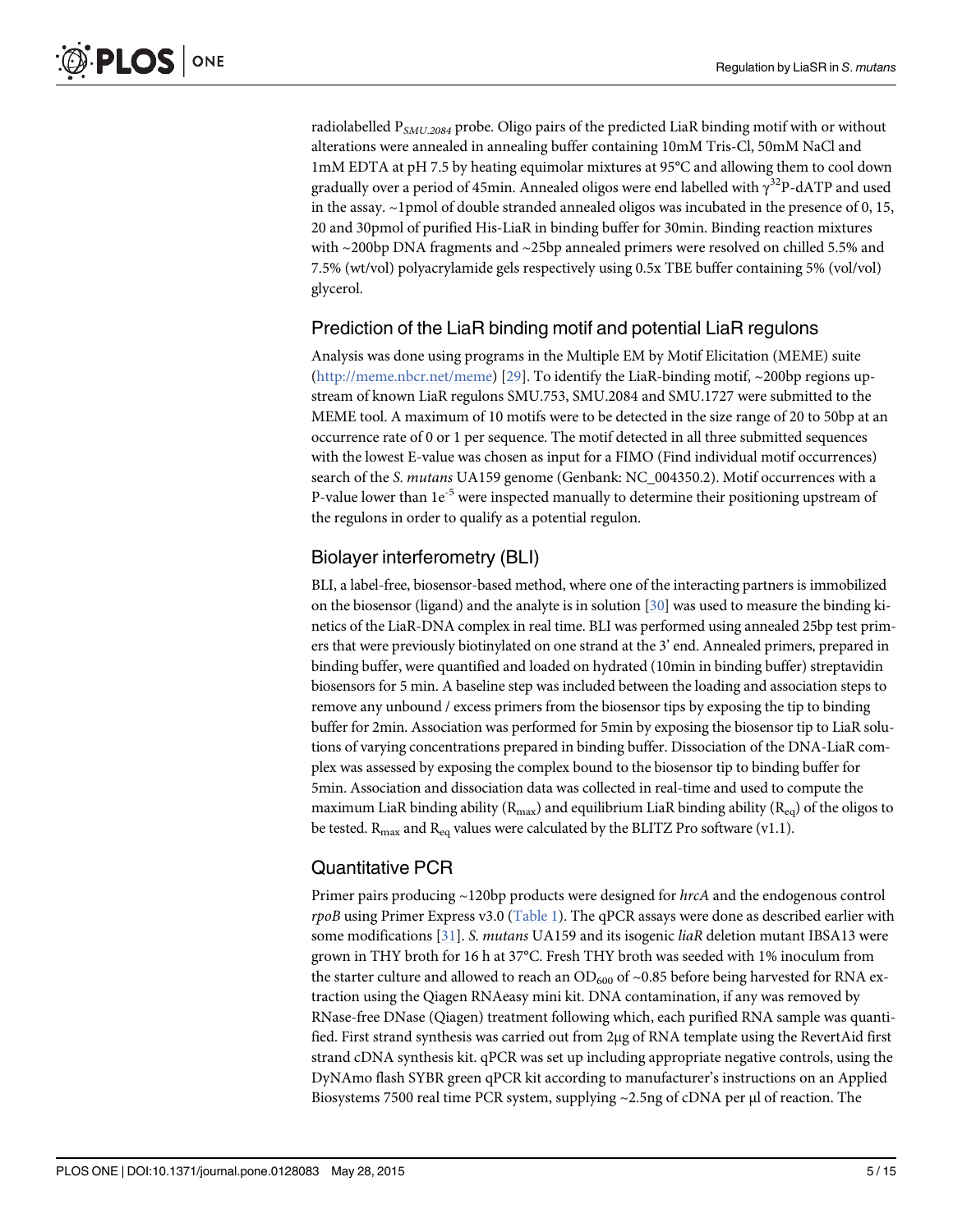wild-type gene expression level was used as the calibrator to detect the relative change in gene expression in the liaR mutant.

#### **Results**

#### LiaS autophosphorylates and transfers phosphate to LiaR

The classic model of a TCS involves gene regulation by a response regulator protein after being phosphorylated by its cognate histidine kinase. To understand if the LiaSR TCS in S. mutans functions similarly, we performed in-vitro auto-phosphorylation and phosphotransfer assays for the LiaS and its cognate response regulator LiaR. Autophosphorylation by the LiaS was detectable within a minute of  $\gamma^{32}$ P-ATP exposure and remained stable throughout the observed 1 h period (Fig 1A). Co-incubation of pre-phosphorylated LiaS with LiaR led to a progressive loss of LiaS phosphorylation signal, but was accompanied by a simultaneous increase in the phosphorylation of LiaR over time, suggesting phospotransfer from LiaS to LiaR. Phosphotransfer to LiaR was detectable almost immediately after mixing LiaS and LiaR. LiaR that was phosphorylated by LiaS remained detectable over the entire 30min period of observation



Fig 1. LiaS autophosphorylates and transfers phosphate to LiaR. (A) MBP-tagged LiaS was incubated in phosphorylation buffer 1 (20 mM Tris-Cl, 50 mM KCl, 10 mM MnCl<sub>2</sub>, 1 mM DTT and 10 μCi γ<sup>32</sup>P-dATP at pH 7.4) for indicated times. (B) MBP-tagged LiaS, pretreated with γ<sup>32</sup>P for 10 min was incubated with His-tagged LiaR (molar ratio 1:2) in phosphorylation buffer 1 for indicated times. Both reaction products were resolved on 10% SDS-PAGE gels.

doi:10.1371/journal.pone.0128083.g001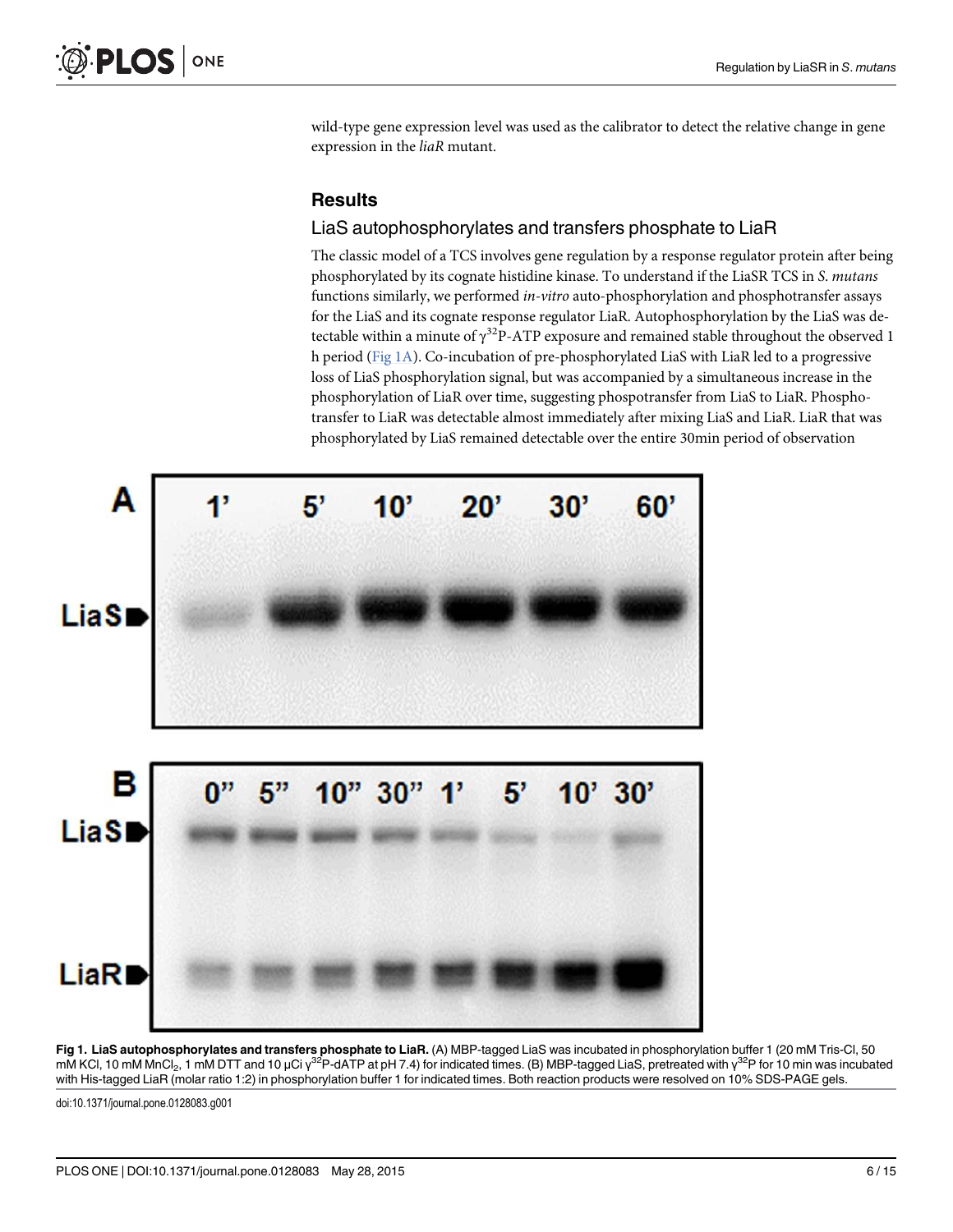indicating stability of the transferred phosphate group ( $Fig 1B$ ). Further analysis of the LiaR protein and its orthologs identified a conserved aspartic acid residue at position 58 (D58) as the potential site of phosphorylation. This led us to probe the essentiality of this residue in phosphorylation and promoter binding by LiaR.

## Aspartate at position 58 (D58) is essential for LiaR phosphorylation and DNA binding

A point mutation at position 173 was introduced in the LiaR ORF from  $A \rightarrow C$  resulting in a mutant LiaR having an alanine residue at position 58 of the LiaR protein sequence instead of a conserved aspartic acid residue. We verified if D58A could accept phosphate from the LiaS by phosphotransfer. As inferred from  $Fig 2A$ , while the wild-type LiaR could accept the phosphate transferred by LiaS, the D58A mutant was unable to do so. Several studies suggest that response



Fig 2. Mutation D58A in LiaR affects phosphorylation and DNA binding ability. (A) Phosphorylated LiaS was incubated with LiaR (1:2 molar ratio) in phosphorylation buffer 1. Samples were drawn at indicated time points and resolved on 10% SDS-PAGE gels. (B) ~5 μg of purified His-LiaR / D58A were incubated in phosphorylation buffer 2 [50 mM Tris-Cl, 50 mM KCl, 20 mM MnCl2, 1 mM DTT at pH 7.5 containing either 50 mM acetyl phosphate (Ac-Po4) or 20 mM phosphoamidate (PA) as phosphodonors] for 1 h at 37°C and then resolved by PhosTag-SDS PAGE. (C) ~0.5 pmol P $_{SMU.2084}$  end labelled with  $\gamma^{32}$ PdATP were incubated with ~5, 10 and 15 pmol of purified His-LiaR / His-D58A in binding buffer (20 mM Tris-Cl, 100 mM NaCl, 0.01 mM DTT, 5% glycerol (vol/ vol), 1 mM EDTA, 0.01 mg/ml BSA, 5 mM MgCl<sub>2</sub>, and 10 µg/ml Poly(dI-dC) at pH 7.5) for 30 min and then resolved on EMSA gels (5.5% (w/vol) polyacrylamide gels containing 5% glycerol (vol/vol) using 0.5x TBE buffer with 5% glycerol (vol/vol)). Marker F indicates free DNA, while marker B indicates the DNA-protein complex.

doi:10.1371/journal.pone.0128083.g002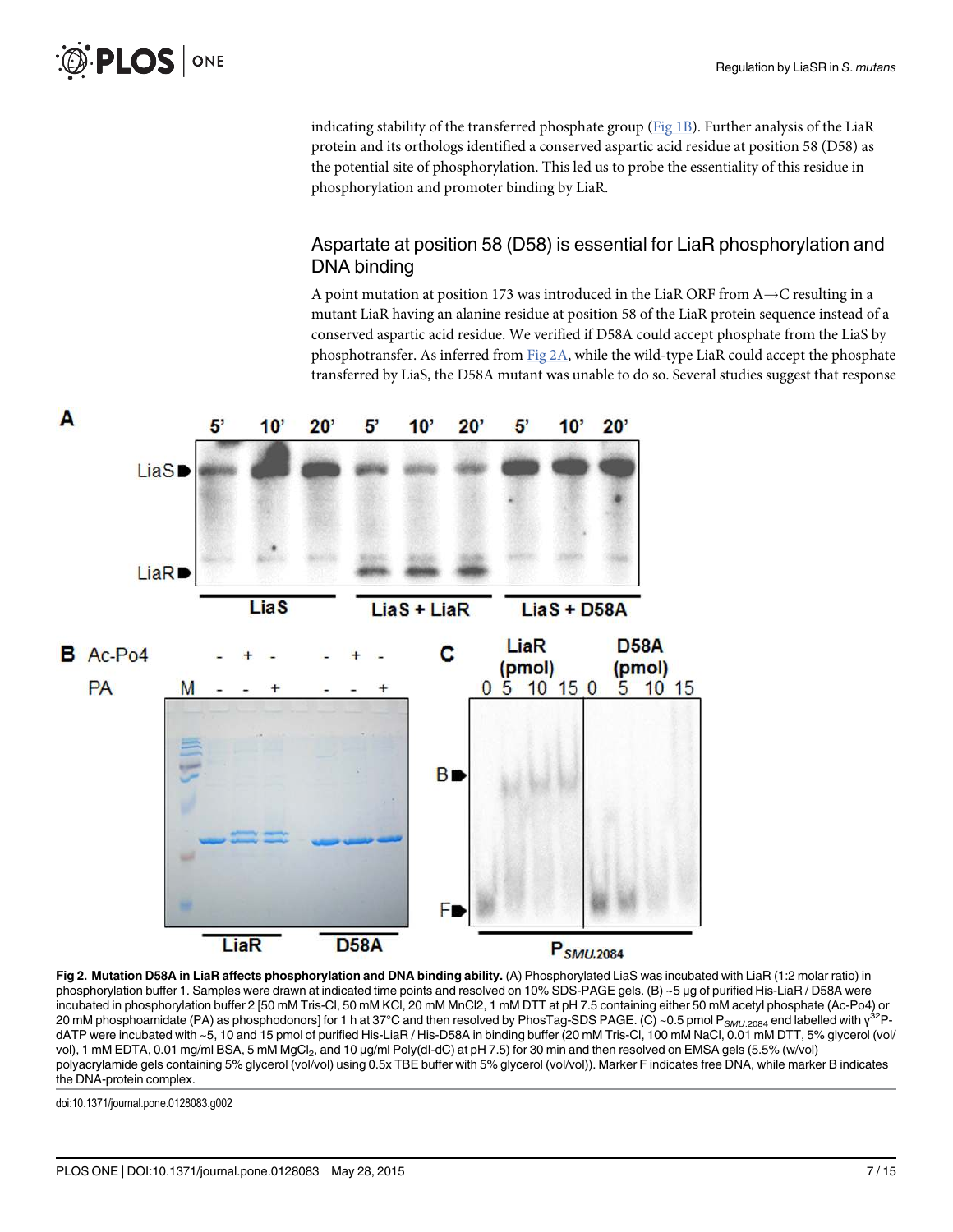regulators can also be phosphorylated in-vivo by accepting phosphate from small molecule phosphodonors [26, 32]. The ability of wild-type LiaR and its D58A mutant to acquire phosphate from small phosphate donors such as acetyl phosphate and phosphoamidate was assessed by Phos-Tag SDS-PAGE [27]. The wild-type protein readily acquired phosphate from both acetyl phosphate and phosphoamidate as indicated by gel retardation during protein electrophoresis in the presence of Phos-Tag  $[27, 33]$ . On the other hand, Lia-D58A remained unphosphorylated as revealed by the absence of a mobility shift during Phos-Tag SDS-PAGE (Fig 2B). Since phosphorylation of response regulators plays a key role in DNA binding, we tested the DNA binding abilities of the wild-type and the D58A mutant LiaR proteins. EMSA with an ~200 bp promoter region of SMU.2084 (a previously known direct regulon of LiaR, [5]), indicated that the LiaR-D58A mutant was incapable of binding to the promoter while the wild-type LiaR protein bound well ( $Fig 2C$ ). These findings highlighted the essentiality of LiaR phosphorylation for DNA binding and direct regulation of the downstream genes. Since the phosphorylation cascade leads to eventual binding of the response regulator to target DNA, we investigated the other genes that are proposed to be under the control of the LiaSR system in S. mutans. This would allow us to segregate the direct regulons from the indirect regulons and to generate a true LiaR binding sequence.

#### LiaR binds the promoters of SMU.753, SMU.1727 and SMU.2084, but is unable to bind the promoter of lia (SMU.485)

Some studies in S. mutans and other organisms have suggested that LiaR regulates its own operon (liaFSR: SMU.485, SMU.486, SMU.487) [5, 22]. In S. mutans it was also proposed that LiaSR modulates expression of SMU.2084, SMU.753, SMU.751 and SMU.1727 gene; however, LiaR binding to the promoters of these genes has not been demonstrated. We tested if LiaR could bind to the promoters of these genes by EMSA. We found that LiaR bound the promoters of SMU.753, SMU.2084 and SMU.1727 as suggested earlier (Figs 2C and 3A). Binding was found to be specific, since all EMSA reactions contained poly (dI-dC) as a non-specific competitor. Moreover, addition of excessive non-radiolabelled, but specificprobes abolished binding





doi:10.1371/journal.pone.0128083.g003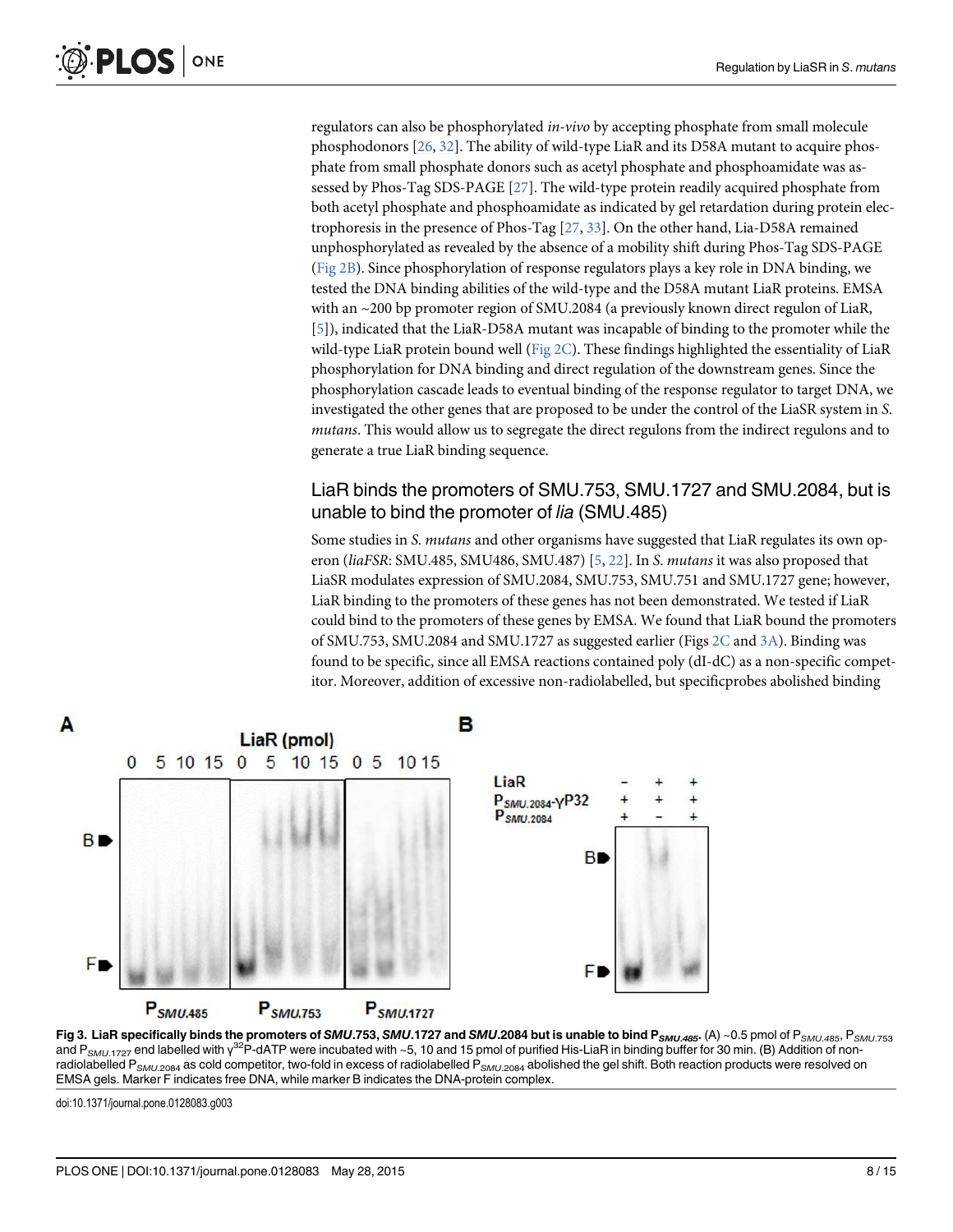(Fig 3B). Surprisingly, we found that LiaR was unable to bind  $P_{lia}$  (Fig 3A) and  $P_{SMU,751}$  (data not shown). Considering the fact that an alternative start codon and promoter have been proposed [5] for the lia operon (SMU.485), we also tested a 200bp region upstream of the alternative start codon for LiaR binding. LiaR was also unable to bind the alternative promoter that was proposed earlier as well (data not shown). Furthermore, we also tested another region extending 200bp upstream into the  $pknB$  ORF located upstream of the *lia* operon for LiaR binding (data not shown). This suggested that LiaR, unlike most TCS may not auto regulate its own expression, at least not directly. This led us to further probe the promoters to which, LiaR binds in order to determine a conserved LiaR-binding motif.

#### LiaR specifically binds a 25bp-conserved motif upstream of its target promoters

We analyzed the promoter sequences to which LiaR bound by the MEME suite and identified a 25-bp consensus sequence containing a 16-bp inverted-repeat (IR) ( $Fig 4A$ ). The 25-bp consensus had 13 positions that were fully conserved in all the promoters analyzed. The S. mutans UA159 genome was analyzed for occurrence of this consensus using FIMO [34]. This search identified two additional promoters,  $P_{hrcA}$  and  $P_{SMU,235}$ , as potential LiaR binding sites. The motif identified in the promoter of hrcA had a p-value of 6.53E<sup>-8</sup> and had 12 out of the 13 conserved residues unchanged. On the other hand, the motif in  $P_{SMU,235}$  had a much lower p-value of 6.85E<sup>-06</sup> and had only 10 out of the 13 conserved positions unchanged. EMSA with ~200-bp promoter regions of hrcA and SMU.235 indicated that LiaR bound to the promoter region of hrcA (Fig 4B) while it was unable to bind to the promoter of SMU.235 (data not shown). To confirm if hrcA was indeed a direct regulon of LiaR, we also performed quantitative PCR to determine the expression level of hrcA in a LiaR-deficient strain (IBSA13) relative to the wild type parent. The expression of hrcA was elevated in IBSA13 as compared to UA159 indicating that LiaR likely acts as a repressor of  $hrcA$  in S. mutans (Fig 4C).

The fact that LiaR was unable to bind  $P_{SMU,235}$  led us to question the essentiality of various positions in the LiaR-binding motif (synthetic consensus generated from LiaR-binding promoters) for effective binding to LiaR. We noted that the motif identified in  $P_{SMU,235}$  had C13A and A17G substitutions. In addition to these alterations, we introduced changes in the 25-bp pattern at fully conserved positions (A23G and T25C) and assessed the binding of the modified consensus sequences to LiaR ( $Fig 5A$ ). LiaR was found to bind the original consensus most effectively at the lowest tested protein concentration (15pmols) while it bound to the consensus with the C13A/A17G alteration at much lower a level only at twice the protein concentration. These binding studies correlated well with our earlier observation since this substitution occurred naturally in  $P_{SMU.235}$  to which LiaR did not bind. LiaR binding to the A23G/T25C altered consensus was better than the C13A/A17G altered consensus but lower than the original sequence (Fig 5B). To confirm the observation, we measured the  $R_{\text{max}}$  and  $R_{\text{eq}}$  of the altered LiaR binding motifs by biolayer interferometry (BLI). We used biotinylated DNA fragments as the ligands, bound to streptavidin biosensors and the LiaR protein as the analyte in solution. We found that the  $R_{max}$  and  $R_{eq}$  values of the C13A/A17G consensus were reduced by 4- and 3-fold, respectively, relative to the original motif. This observation was in agreement with our EMSA studies. Similarly, the  $R_{\text{max}}$  and  $R_{\text{eq}}$  values for the A23G/T25C motif were reduced ~1.5 fold, relative to the original motif (Fig  $5C$ ). Since an earlier study on lactococci proposed a 16-bp IR as the putative LiaR binding site, we wanted to test whether LiaR could bind to the IR that we detected [5]. When we performed EMSA with just the IR consensus sequence, we found that LiaR could not bind to the 16-bp IR alone suggesting that the entire 25 bp sequence is essential for LiaR binding (Fig 5B).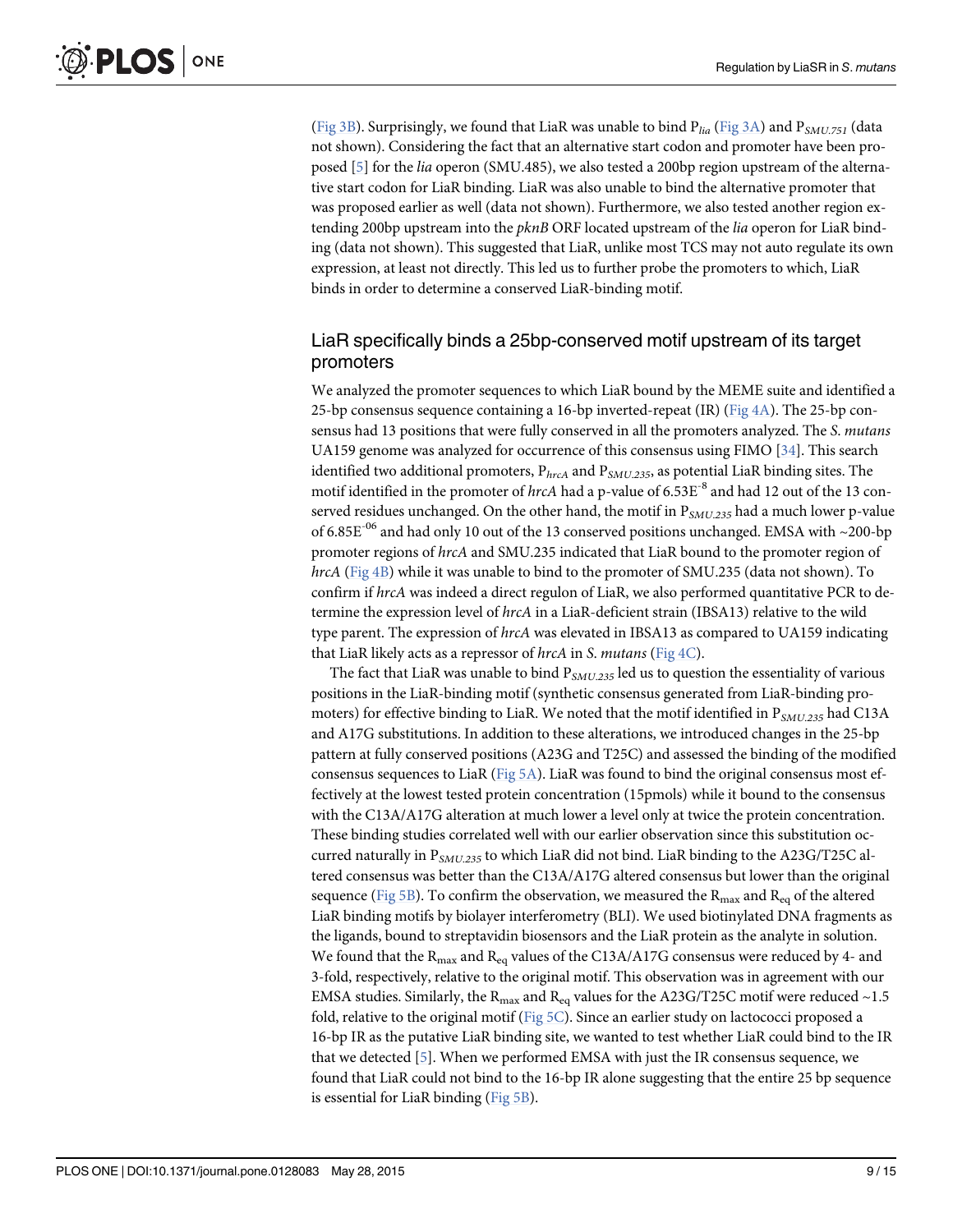



Fig 4. A conserved 25 bp motif is essential for LiaR binding and is present upstream of regulons directly under LiaR control. (A) Predicted LiaR binding motif found using MEME (Multiple Em for Motif Elicitation) in P<sub>SMU.2084</sub>, P<sub>SMU.753</sub>, and P<sub>SMU.1727</sub>. Arrows indicate the position of the inverted repeat while \* indicates highly conserved positions. High-scoring motifs found upstream of potential new LiaR regulons SMU.235 and SMU.hrcA are also shown. Bases in the P<sub>SMU.hrcA</sub> and P<sub>SMU.235</sub> motifs that vary from conserved positions are underlined. (B) ~0.5 pmol of P<sub>SMU.hrcA</sub>, end labelled with γ<sup>32</sup>P-dATP was incubated with ~5, 10 and 15 pmol of purified His-LiaR in binding buffer for 30 min and then resolved on EMSA gels. Marker F indicates free DNA, while marker B indicates the DNA-protein complex. (C) Quantification of hrcA expression in the ΔliaR strain IBSA13 relative to the wildtype strain UA159. Data shown is the mean ± SD of triplicate measurements and rpoB was used as an endogenous control. \*, significant difference in relation to the wildtype (P<0.05) using a Student's t-test.

hrcA

doi:10.1371/journal.pone.0128083.g004

#### **Discussion**

The LiaSR TCS controls the response to cell-wall stress via direct or indirect regulatory networks in several Firmicutes. This system is induced upon exposure of the cell to bacitracin like antibiotics that target the lipid II cycle in cell wall biogenesis [35]. Several studies have been conducted in S. mutans and in other bacteria to determine the regulons under the control of the LiaSR TCS. The LiaR regulon in S. mutans and S. pneumoniae have been characterized earlier [6, 22]. About 174 genes (~5% of the genome) including genes contributing to stress resistance and DNA uptake were altered in expression in S. mutans upon LiaR deletion, while

P<sub>SMU.hrcA</sub>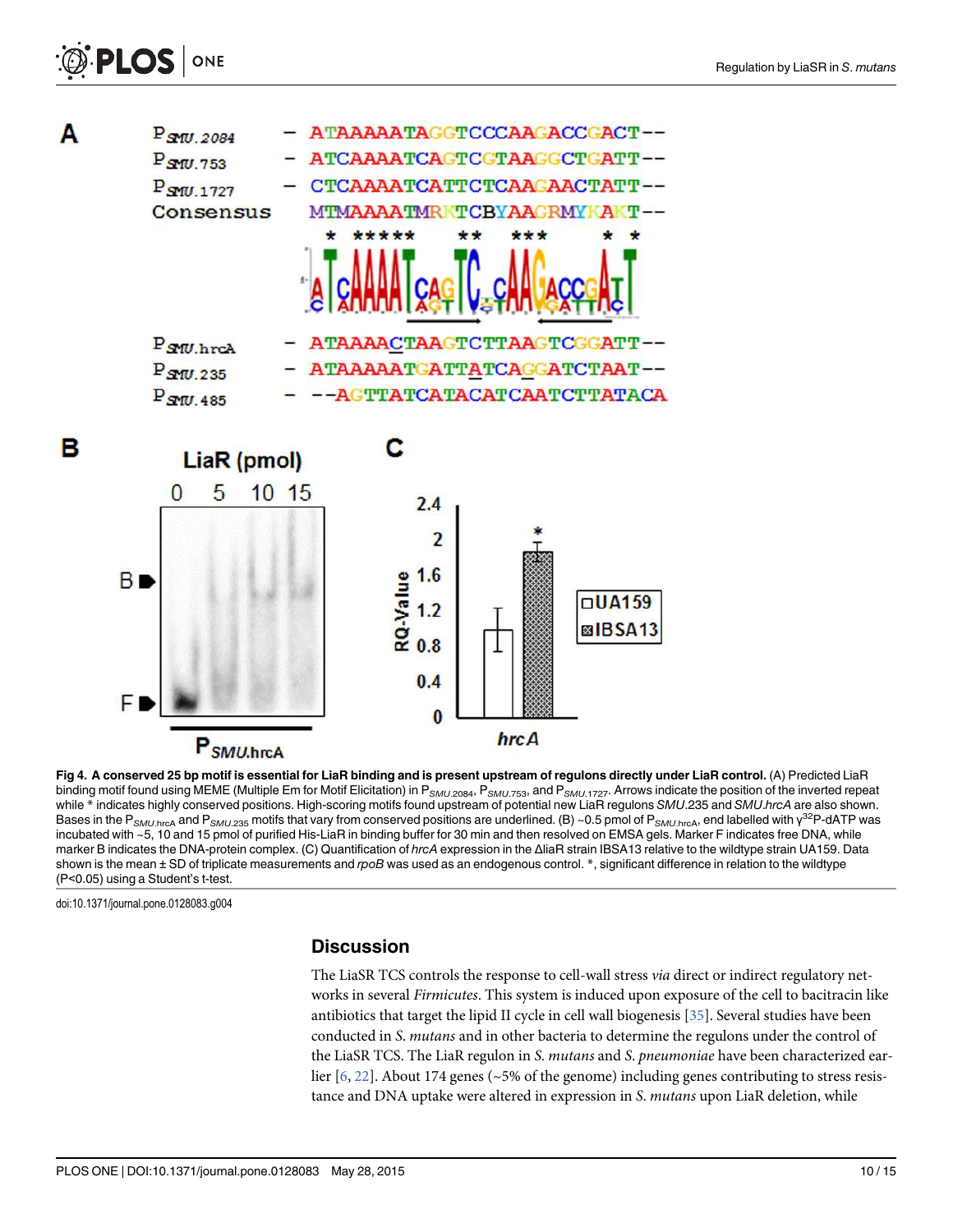

Fig 5. Alterations in conserved residues of the predicted LiaR binding motif affect binding by LiaR variably (A) The LiaR binding consensus identified in this study was altered by introducing substitutions at fully conserved postions 13,17, 23 and 25. Additionally the binding ability of the inverted repeat alone to LiaR was assessed. (B) ~1 pmol of indicated, annealed oligos (Consensus, IR only, C13A/A17G, and A23G/T25C), end labelled with γ<sup>32</sup>P-dATP were incubated with ~15, 20 and 30 pmol of purified His-LiaR in binding buffer for 30 min and then resolved on 7.5% EMSA gels. Marker F indicates free DNA, while marker B indicates the DNA-protein complex. (C) Biotinylated consensus, C13A/A17G and A23G/T25C oligos were immobilized on streptavidin biosensors and then exposed to 1 μM LiaR, prepared in binding buffer for a period of 5 minutes to allow association followed by a 5 min exposure to binding buffer to allow complex dissociation. The maximum binding ability (Rmax and the equilibrium binding ability (Req) were calculated automatically and reported.

doi:10.1371/journal.pone.0128083.g005

**PLOS I** 

ONE

several genes involved in stress tolerance were found to be altered in expression in S. pneumoniae  $[6, 22]$ . Based on a consensus derived from B. subtilis LiaR regulons, identified by microarray analyses Jordon and colleagues have predicted a 28-bp long B. subtilis LiaR-binding motif [9, 11]. This strategy was later expanded to identify LiaR binding motifs in lactococci and streptococci  $[5, 6]$ . However, occurrence of these motifs on the genome of these bacteria were limited to the promoters of a few genes suggesting that most of the LiaR regulons identified in microarray studies could be regulated indirectly. In addition, the reported motifs upstream of newly identified LiaR regulons in S. mutans were not well conserved. Notably, the motif reported to be upstream of the autoregulated liaFSR operon was altered at two out of six key positions that were fully conserved in all other motifs [5]. The LiaR regulon also includes other TCS and a few transcriptional regulators, which may up- or down-regulate their target regulons leading to a much-enhanced effect upon LiaR inactivation [22]. Considering the existing ambiguities in the LiaR-binding motif, we revisited the functioning of the LiaSR system in an attempt to segregate the direct regulons of LiaR and determine the actual LiaR binding motif in S. mutans.

Much like other known TCS, we found that LiaS can autophosphorylate in the presence of ATP and then transfer the phosphate group to LiaR. The phosphorylation of LiaR is critical, since phophorylation of B. subtilis LiaR has been shown to be essential for dimerization and binding to the target promoters [19]. While response regulators acquire phosphate group from their cognate sensor kinases, it is also possible for the response regulators to be phosphorylated in the presence of cellular small molecule phosphate donors such as acetyl phosphate [36]. Our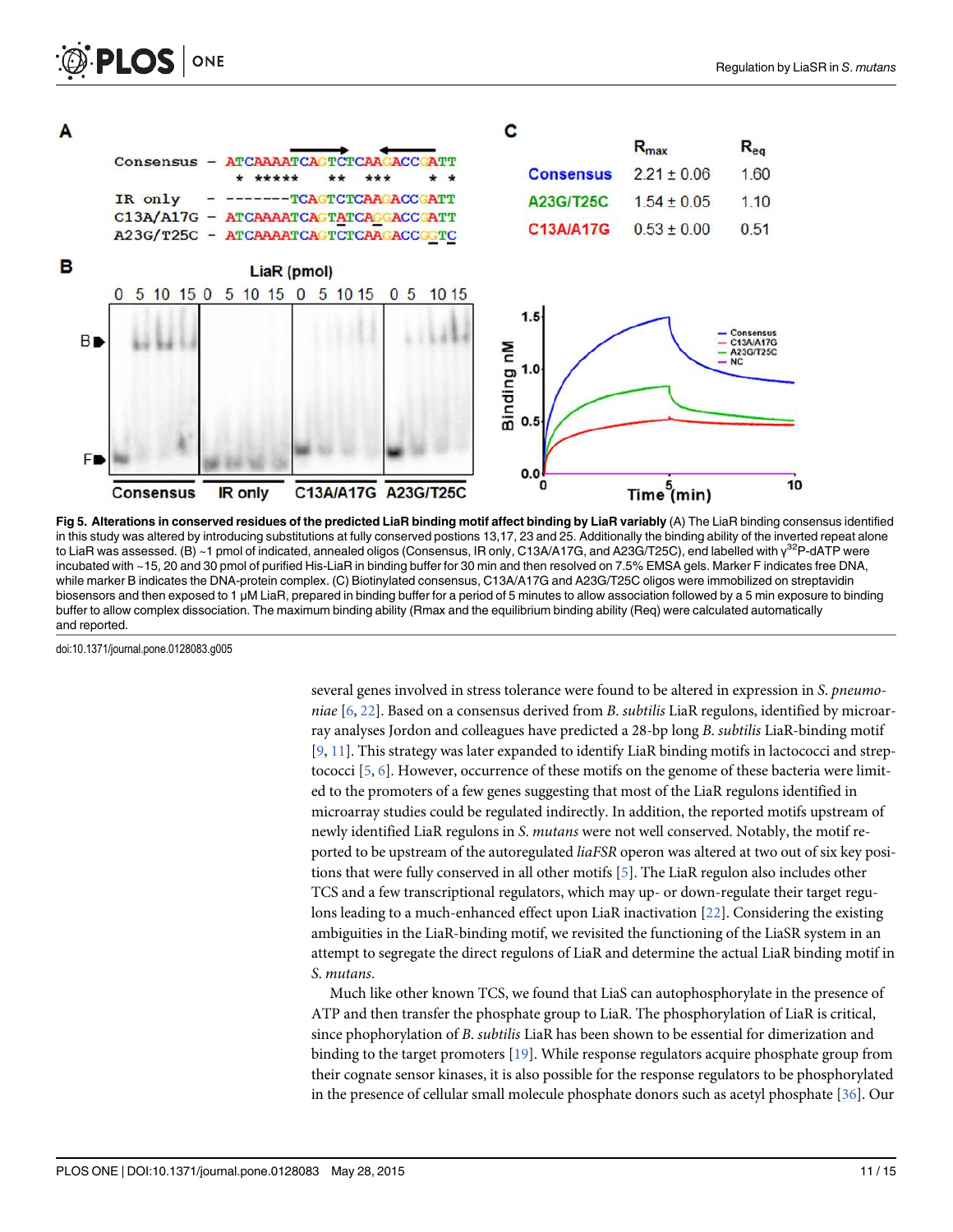results showed that S. mutans LiaR readily acquired phosphate from both acetyl phosphate and phosphoamidate. Response regulators can also be phosphoryaled by non-cognate sensor kinases by a process known as cross-talk [37]. Our earlier studies show that inactivation of liaS or liaR in S. mutans leads to different effects on virulence gene expression suggesting cross-talk between LiaSR and other TCS [21]. Usually the cross-talk influenced by other TCS and cellular acetyl phosphate is avoided by the additional phosphatase activity exhibited by the cognate sensor kinase. B. subtilis LiaS has been shown to have phosphatase activity in the absence of environmental stimulus and effectively dephosphorylates LiaR that might have been phosphorylated by cross-talk mechanism [19]. Based on our phosphotransfer assay, we believe that S. mutans LiaS does not display a robust phosphatase activity ( $Fig 1$ ). Phosphorylated LiaS is very stable (at least for an hour) in the absence of cognate LiaR. We also found that the phosphotransfer reaction was relatively fast and that over 50% of the transfer occurs within 5 min (Fig 1). Since phosphorylated LiaS failed to transfer the phosphate group to CovR, the reaction seems to be very specific (data not shown). It also appears that phosphorylated LiaR is relatively stable and the presence of LiaS did not dephosphorylate LiaR.

Altering the conserved aspartic acid (the site of phosphorylation) usually results in inability to acquire phosphate group thereby interfering with the dimerization and DNA binding. The D58A mutant of LiaR was found to be incapable of acquiring phosphate from both its cognate LiaS and the small molecule phosphodonors tested. Mutation D58A also rendered the protein unable to bind its target promoters indicating that phosphorylation is required for dimerization and DNA binding. It is to be noted that in S. mutans, LiaSR are expressed from the liaFSR operon. LiaF, the third component of this system, has been shown to play a role in the functioning of the LiaSR TCS in B. subtilis, L. monocytogenes, and in some streptococci, where it acts as a negative regulator of the *liaFSR* operon [6, 9, 17]. Earlier reports have predicted the occurrence of LiaR-binding motifs in a genomic context in S. mutans, S. pneumoniae, B. subtilis and lactococci where a LiaR-binding motif in the promoter of the *liaFSR* operon has been predicted. Quite contrary to these predictions, our DNA binding studies indicated that S. mutans LiaR could not bind the promoter of *liaFSR*. Though in-frame deletion of *liaR* in streptococci has been shown to cause perturbations in the expression levels of *liaFSR*, our data suggest that the regulation of *liaFSR* by LiaR may not be direct as the promoter of *liaFSR* lacks a LiaRbinding motif.

Three direct regulons of LiaR, verified by DNA-binding studies SMU.2084, SMU.753 and SMU.1727 were found to encode SpxB, PspC protein and an OxaA class protein, respectively. All of these proteins have been implicated in stress tolerance in independent studies. spxB in S. mutans was shown to play a minor role in oxidative stress tolerance and played a key role in maintaining cell wall homeostasis [38]. Similarly, PspC homologs have shown to be induced in the presence of ethanol, heat and osmotic shock; and has been proposed as a vaccine candidate in pneumococci [39]. OxaA class proteins on the other hand have been implicated in membrane protein biogenesis, tolerance to acid stress and are known to bind E. coli ribosomes [40]. In this study we identified another direct LiaR regulon, hrcA, which encodes a regulatory protein that coordinates response to thermal stress. Lack of HrcA is known to cause increased sensitivity to acid stress due to lower chaperone and ATPase activity [41]. It has been proposed that this effect is a result of the groEL and dnaK chaperone encoding operons being regulated by HrcA [42]. Our findings along with earlier data suggest that LiaR globally administers response to a variety of stresses encountered by S. mutans in its environment by direct regulation of some key transcriptional regulators that modulate stress responses. All the direct regulons of LiaR verified by DNA binding contained the newly defined 25 bp LiaR-binding motif identified in this study. By a combination of introducing mutations and deleting portions of this newly defined conserved LiaR-binding motif, we showed that mutations within the 16bp inverted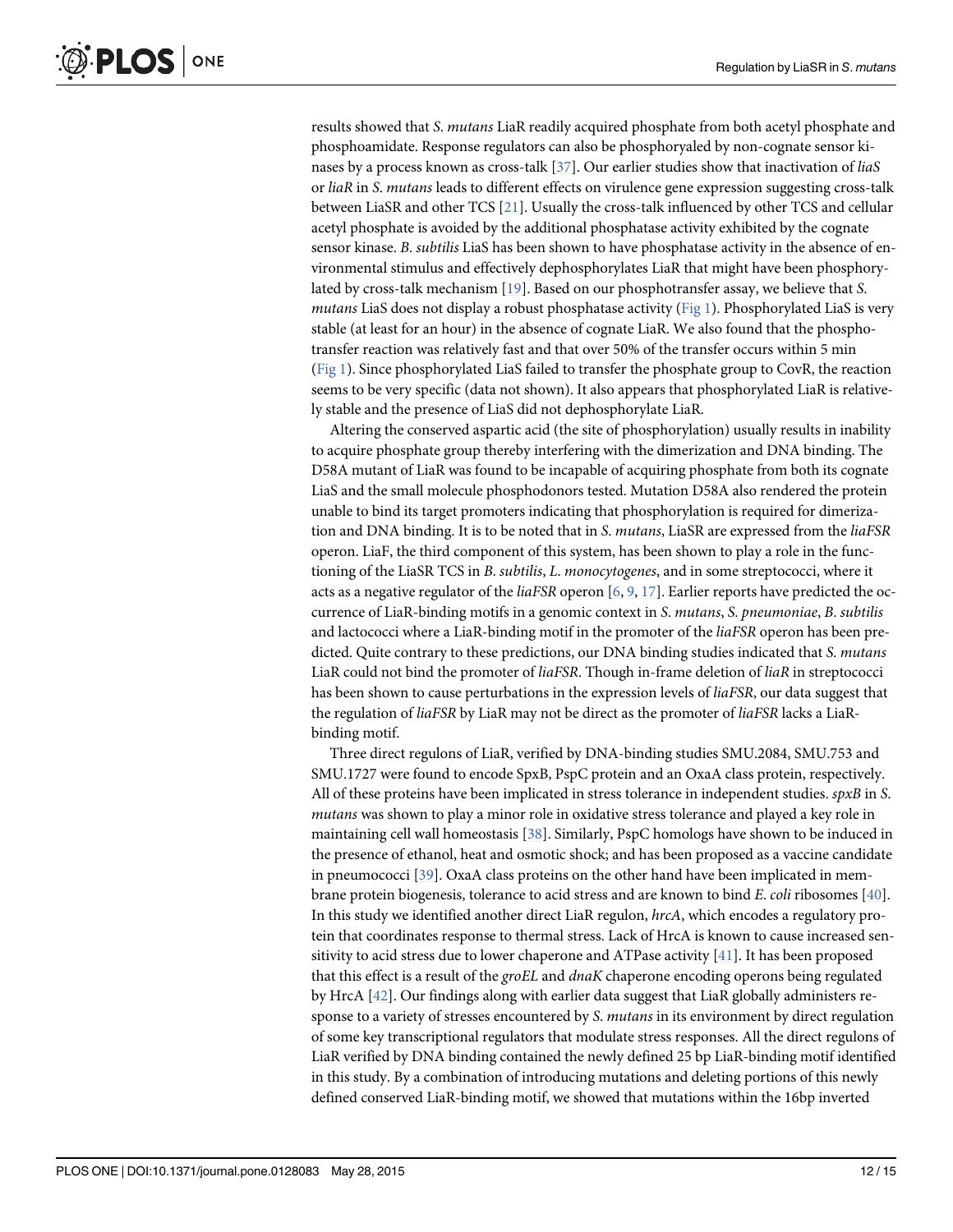repeat have a negative effect on LiaR binding. Removal of the conserved sequence "MTMA4" upstream of the inverted repeat resulted in LiaR being unable to bind to the motif. The fact that the B.subtilis LiaR-binding motif also contains a stretch of adenines next to the inverted repeat is noteworthy here  $[9, 11]$ . The newly defined LiaR-binding motif is most similar to the CesR binding motif (TCAGHCTnnAGDCTGA) reported in lactococci except for the MTM $A_4$ stretch. However, closer inspection of documented CesR-binding promoters indicated that the inverted repeat projected as the CesR-binding motif contained an A<sub>4</sub> stretch on one of the ends [43]. Thus LiaR binding to target promoters depends on the occurrence of the entire 25bp conserved motif including the 16-bp inverted repeats and the binding affinities might vary across the regulons as a result of minor alterations in the binding sequences.

#### Acknowledgments

We thank Ruth Silversmith (UNC) for kindly providing phosphoramidate. This work was supported by an NIH-NIDCR grant DE022660 to I.B.

#### Author Contributions

Conceived and designed the experiments: MS SSM SB IB. Performed the experiments: MS SSM SB. Analyzed the data: MS SSM SB IB. Contributed reagents/materials/analysis tools: MS SSM SB IB. Wrote the paper: MS SB IB.

#### References

- 1. Boll JM, Hendrixson DR. A specificity determinant for phosphorylation in a response regulator prevents in vivo cross-talk and modification by acetyl phosphate. Proceedings of the National Academy of Sciences of the United States of America. 2011; 108(50):20160–5. doi: 10.1073/pnas.1113013108 PMID: 22128335; PubMed Central PMCID: PMC3250149.
- 2. Beier D, Gross R. Regulation of bacterial virulence by two-component systems. Current opinion in microbiology. 2006; 9(2):143–52. doi: 10.1016/j.mib.2006.01.005 PMID: 16481212.
- 3. Gotoh Y, Eguchi Y, Watanabe T, Okamoto S, Doi A, Utsumi R. Two-component signal transduction as potential drug targets in pathogenic bacteria. Current opinion in microbiology. 2010; 13(2):232–9. doi: 10.1016/j.mib.2010.01.008 PMID: 20138000.
- 4. Worthington RJ, Blackledge MS, Melander C. Small-molecule inhibition of bacterial two-component systems to combat antibiotic resistance and virulence. Future medicinal chemistry. 2013; 5(11):1265– 84. doi: 10.4155/fmc.13.58 PMID: 23859207.
- 5. Suntharalingam P, Senadheera MD, Mair RW, Levesque CM, Cvitkovitch DG. The LiaFSR system regulates the cell envelope stress response in Streptococcus mutans. Journal of bacteriology. 2009; 191 (9):2973–84. doi: 10.1128/JB.01563-08 PMID: 19251860; PubMed Central PMCID: PMC2681809.
- 6. Eldholm V, Gutt B, Johnsborg O, Bruckner R, Maurer P, Hakenbeck R, et al. The pneumococcal cell envelope stress-sensing system LiaFSR is activated by murein hydrolases and lipid II-interacting antibiotics. Journal of bacteriology. 2010; 192(7):1761–73. doi: 10.1128/JB.01489-09 PMID: 20118250; PubMed Central PMCID: PMC2838051.
- 7. Yin S, Daum RS, Boyle-Vavra S. VraSR two-component regulatory system and its role in induction of pbp2 and vraSR expression by cell wall antimicrobials in Staphylococcus aureus. Antimicrobial agents and chemotherapy. 2006; 50(1):336–43. doi: 10.1128/AAC.50.1.336-343.2006 PMID: 16377706; PubMed Central PMCID: PMC1346790.
- 8. Kuroda M, Kuroda H, Oshima T, Takeuchi F, Mori H, Hiramatsu K. Two-component system VraSR positively modulates the regulation of cell-wall biosynthesis pathway in Staphylococcus aureus. Molecular microbiology. 2003; 49(3):807–21. PMID: 12864861.
- 9. Jordan S, Junker A, Helmann JD, Mascher T. Regulation of LiaRS-dependent gene expression in bacillus subtilis: identification of inhibitor proteins, regulator binding sites, and target genes of a conserved cell envelope stress-sensing two-component system. Journal of bacteriology. 2006; 188(14):5153–66. doi: 10.1128/JB.00310-06 PMID: 16816187; PubMed Central PMCID: PMC1539951.
- 10. Mascher T, Zimmer SL, Smith TA, Helmann JD. Antibiotic-inducible promoter regulated by the cell envelope stress-sensing two-component system LiaRS of Bacillus subtilis. Antimicrobial agents and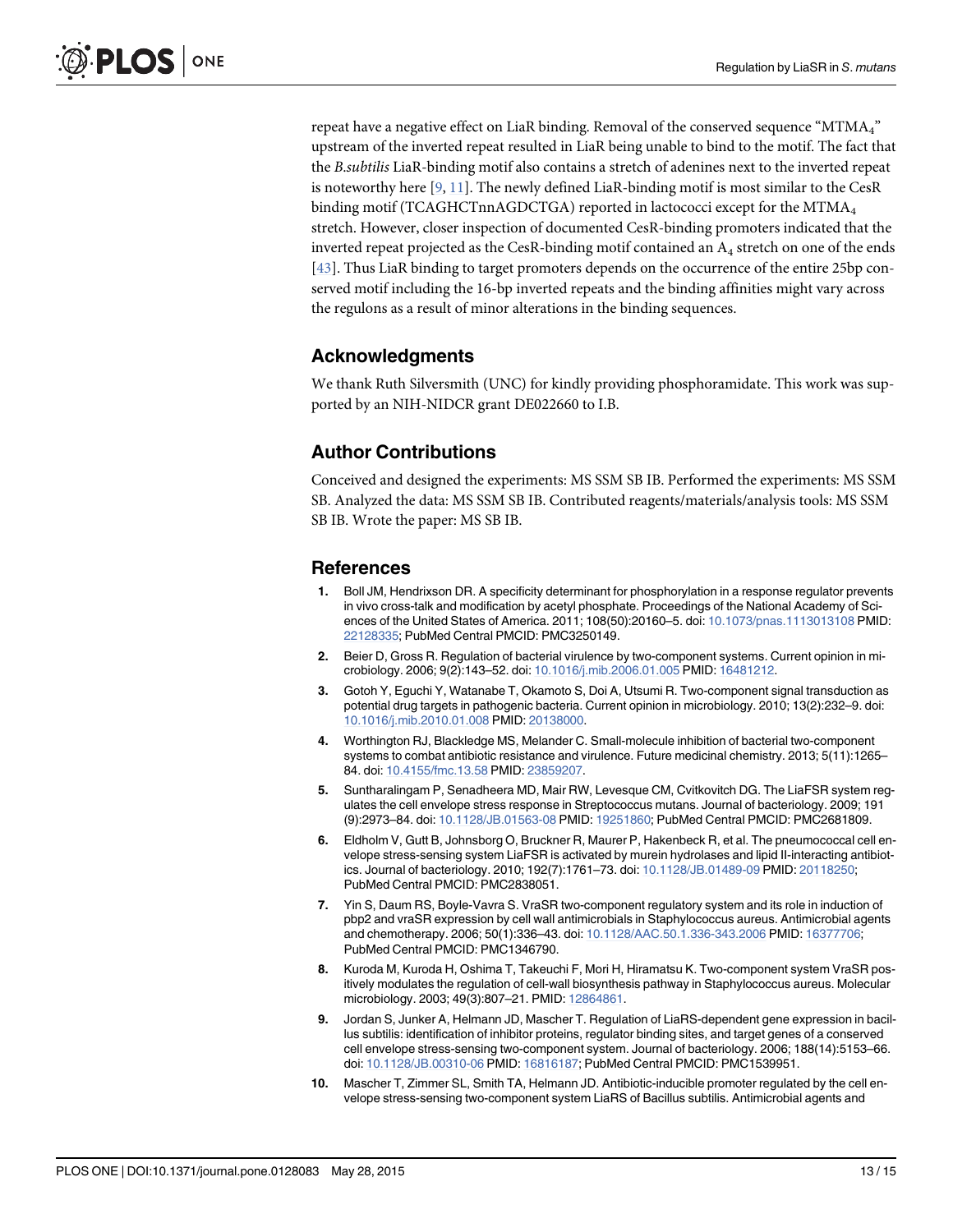chemotherapy. 2004; 48(8):2888–96. doi: 10.1128/AAC.48.8.2888-2896.2004 PMID: 15273097; PubMed Central PMCID: PMC478541.

- 11. Jordan S, Rietkotter E, Strauch MA, Kalamorz F, Butcher BG, Helmann JD, et al. LiaRS-dependent gene expression is embedded in transition state regulation in Bacillus subtilis. Microbiology. 2007; 153 (Pt 8):2530–40. PMID: 17660417.
- 12. Butcher BG, Lin YP, Helmann JD. The yydFGHIJ operon of Bacillus subtilis encodes a peptide that induces the LiaRS two-component system. Journal of bacteriology. 2007; 189(23):8616–25. doi: 10. 1128/JB.01181-07 PMID: 17921301; PubMed Central PMCID: PMC2168931.
- 13. Klinzing DC, Ishmael N, Dunning Hotopp JC, Tettelin H, Shields KR, Madoff LC, et al. The two-component response regulator LiaR regulates cell wall stress responses, pili expression and virulence in group B Streptococcus. Microbiology. 2013; 159(Pt 7):1521–34. doi: 10.1099/mic.0.064444-0 PMID: 23704792; PubMed Central PMCID: PMC3749725.
- 14. McCallum N, Meier PS, Heusser R, Berger-Bachi B. Mutational analyses of open reading frames within the vraSR operon and their roles in the cell wall stress response of Staphylococcus aureus. Antimicrobial agents and chemotherapy. 2011; 55(4):1391–402. doi: 10.1128/AAC.01213-10 PMID: 21220524; PubMed Central PMCID: PMC3067146.
- 15. Galbusera E, Renzoni A, Andrey DO, Monod A, Barras C, Tortora P, et al. Site-specific mutation of Staphylococcus aureus VraS reveals a crucial role for the VraR-VraS sensor in the emergence of glycopeptide resistance. Antimicrobial agents and chemotherapy. 2011; 55(3):1008–20. doi: 10.1128/AAC. 00720-10 PMID: 21173175; PubMed Central PMCID: PMC3067069.
- 16. Qureshi NK, Yin S, Boyle-Vavra S. The role of the Staphylococcal VraTSR regulatory system on vancomycin resistance and vanA operon expression in vancomycin-resistant Staphylococcus aureus. PloS one. 2014; 9(1):e85873. doi: 10.1371/journal.pone.0085873 PMID: 24454941; PubMed Central PMCID: PMC3893269.
- 17. Fritsch F, Mauder N, Williams T, Weiser J, Oberle M, Beier D. The cell envelope stress response mediated by the LiaFSRLm three-component system of Listeria monocytogenes is controlled via the phosphatase activity of the bifunctional histidine kinase LiaSLm. Microbiology. 2011; 157(Pt 2):373–86. doi: 10.1099/mic.0.044776-0 PMID: 21030435.
- 18. Munita JM, Mishra NN, Alvarez D, Tran TT, Diaz L, Panesso D, et al. Failure of high-dose daptomycin for bacteremia caused by daptomycin-susceptible Enterococcus faecium harboring LiaSR substitutions. Clinical infectious diseases: an official publication of the Infectious Diseases Society of America. 2014; 59(9):1277–80. doi: 10.1093/cid/ciu642 PMID: 25107294; PubMed Central PMCID: PMC4271039.
- 19. Schrecke K, Jordan S, Mascher T. Stoichiometry and perturbation studies of the LiaFSR system of Bacillus subtilis. Molecular microbiology. 2013; 87(4):769–88. doi: 10.1111/mmi.12130 PMID: 23279150.
- 20. Zhang J, Biswas I. A phenotypic microarray analysis of a Streptococcus mutans liaS mutant. Microbiology. 2009; 155(Pt 1):61–8. Epub 2009/01/02. 155/1/61 [pii]doi: 10.1099/mic.0.023077-0 PMID: 19118347.
- 21. Chong P, Drake L, Biswas I. LiaS regulates virulence factor expression in Streptococcus mutans. Infection and immunity. 2008; 76(7):3093–9. doi: 10.1128/IAI.01627-07 PMID: 18458070; PubMed Central PMCID: PMC2446727.
- 22. Perry JA, Levesque CM, Suntharaligam P, Mair RW, Bu M, Cline RT, et al. Involvement of Streptococcus mutans regulator RR11 in oxidative stress response during biofilm growth and in the development of genetic competence. Lett Appl Microbiol. 2008; 47(5):439–44. Epub 2009/01/17. LAM2455 [pii]doi: 10.1111/j.1472-765X.2008.02455.x PMID: 19146535.
- 23. Banerjee A, Biswas I. Markerless multiple-gene-deletion system for Streptococcus mutans. Applied and environmental microbiology. 2008; 74(7):2037–42. Epub 2008/02/12. AEM.02346-07 [pii]doi: 10. 1128/AEM.02346-07 PMID: 18263742.
- 24. Belcheva A, Golemi-Kotra D. A close-up view of the VraSR two-component system. A mediator of Staphylococcus aureus response to cell wall damage. The Journal of biological chemistry. 2008; 283 (18):12354–64. doi: 10.1074/jbc.M710010200 PMID: 18326495.
- 25. Silversmith RE, Appleby JL, Bourret RB. Catalytic mechanism of phosphorylation and dephosphorylation of CheY: kinetic characterization of imidazole phosphates as phosphodonors and the role of acid catalysis. Biochemistry. 1997; 36(48):14965–74. PMID: 9398221.
- 26. Lukat GS, McCleary WR, Stock AM, Stock JB. Phosphorylation of bacterial response regulator proteins by low molecular weight phospho-donors. Proceedings of the National Academy of Sciences of the United States of America. 1992; 89(2):718–22. PMID: 1731345; PubMed Central PMCID: PMC48310.
- 27. Barbieri CM, Stock AM. Universally applicable methods for monitoring response regulator aspartate phosphorylation both in vitro and in vivo using Phos-tag-based reagents. Analytical biochemistry. 2008;